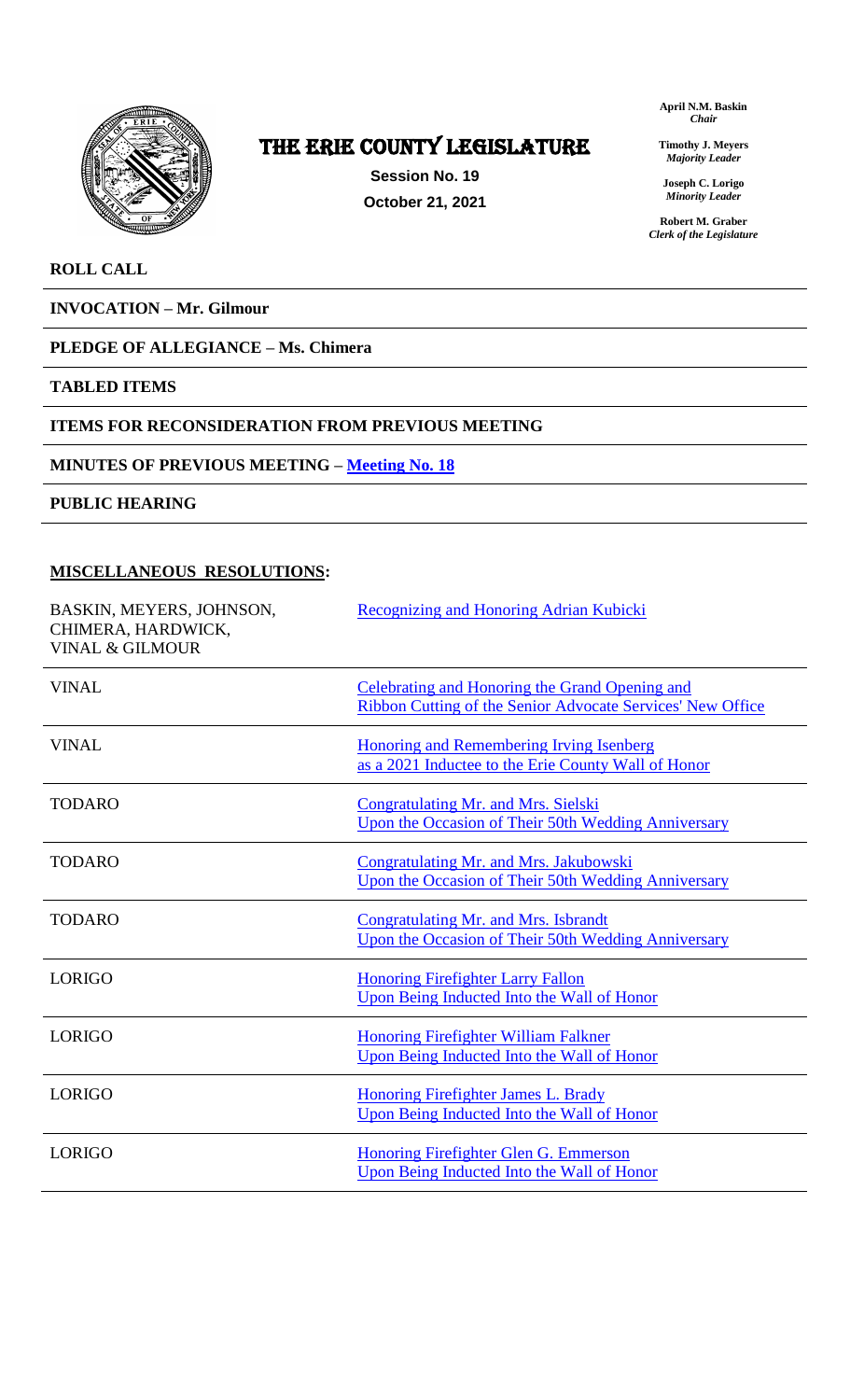| <b>LORIGO</b>                                | <b>Honoring Firefighter James Kavanaugh</b><br>Upon Being Inducted Into the Wall of Honor                 |
|----------------------------------------------|-----------------------------------------------------------------------------------------------------------|
| <b>LORIGO</b>                                | <b>Honoring Firefighter Donald Kraft</b><br>Upon Being Inducted Into the Wall of Honor                    |
| <b>LORIGO</b>                                | <b>Honoring Firefighter James McCullough</b><br>Upon Being Inducted Into the Wall of Honor                |
| LORIGO, GREENE,<br><b>TODARO &amp; MILLS</b> | Proclaiming October 2021 as<br>Polish American Heritage Month in Erie County                              |
| <b>JOHNSON</b>                               | <b>Recognizing Pastor Tim Newkirk and</b><br>Remembering the Life and Legacy of Clifford "Cliff" Robinson |
| <b>TODARO</b>                                | <b>Honoring Firefighter James Nusall for 50 Years</b><br>of Service at Depew Hook & Ladder Company #1     |
| <b>TODARO</b>                                | Honoring Firefighter John Garbacz for 50 Years<br>of Service at Aetna Hose Company                        |
| <b>TODARO</b>                                | Honoring Depew Hook & Ladder Company #1<br>Upon the Occasion of Its 125th Anniversary                     |
| <b>TODARO</b>                                | <b>Honoring Aetna Hose Company Upon</b><br>the Occasion of Its 125th Anniversary                          |
| <b>TODARO</b>                                | <b>Recognizing The Whistle Stop Inn</b><br>Upon the Occasion of Its Last Friday Night Dinner              |
| <b>LORIGO</b>                                | <b>Welcoming Chris's Barber Shop to Colden</b>                                                            |
| <b>LORIGO</b>                                | Honoring the Boys & Girls Club of Holland for<br>Serving the Youth in Our Community for 50 Years          |
| <b>GREENE</b>                                | Honoring the Dedication and Hard Work of the<br><b>Sweet Home Central School District School Board</b>    |
| <b>GREENE</b>                                | Honoring the Dedication and Hard Work of the<br>Williamsville Central School District School Board        |
| <b>GREENE</b>                                | Honoring the Dedication and Hard Work of the<br><b>Clarence Central School District School Board</b>      |
| <b>GREENE</b>                                | Honoring the Dedication and Hard Work of the<br><b>Akron Central School District School Board</b>         |
| <b>MILLS</b>                                 | <b>Honoring The Tabernacle Upon</b><br>the Occasion of Its 85th Anniversary                               |
| <b>MILLS</b>                                 | <b>Honoring Bishop Tommy Reid Upon</b><br>the Occasion of His 89th Birthday                               |
| <b>MILLS</b>                                 | Honoring Bishop Robert Stearns Upon the Occasion<br>of His 8th Anniversary of Ministry at The Tabernacle  |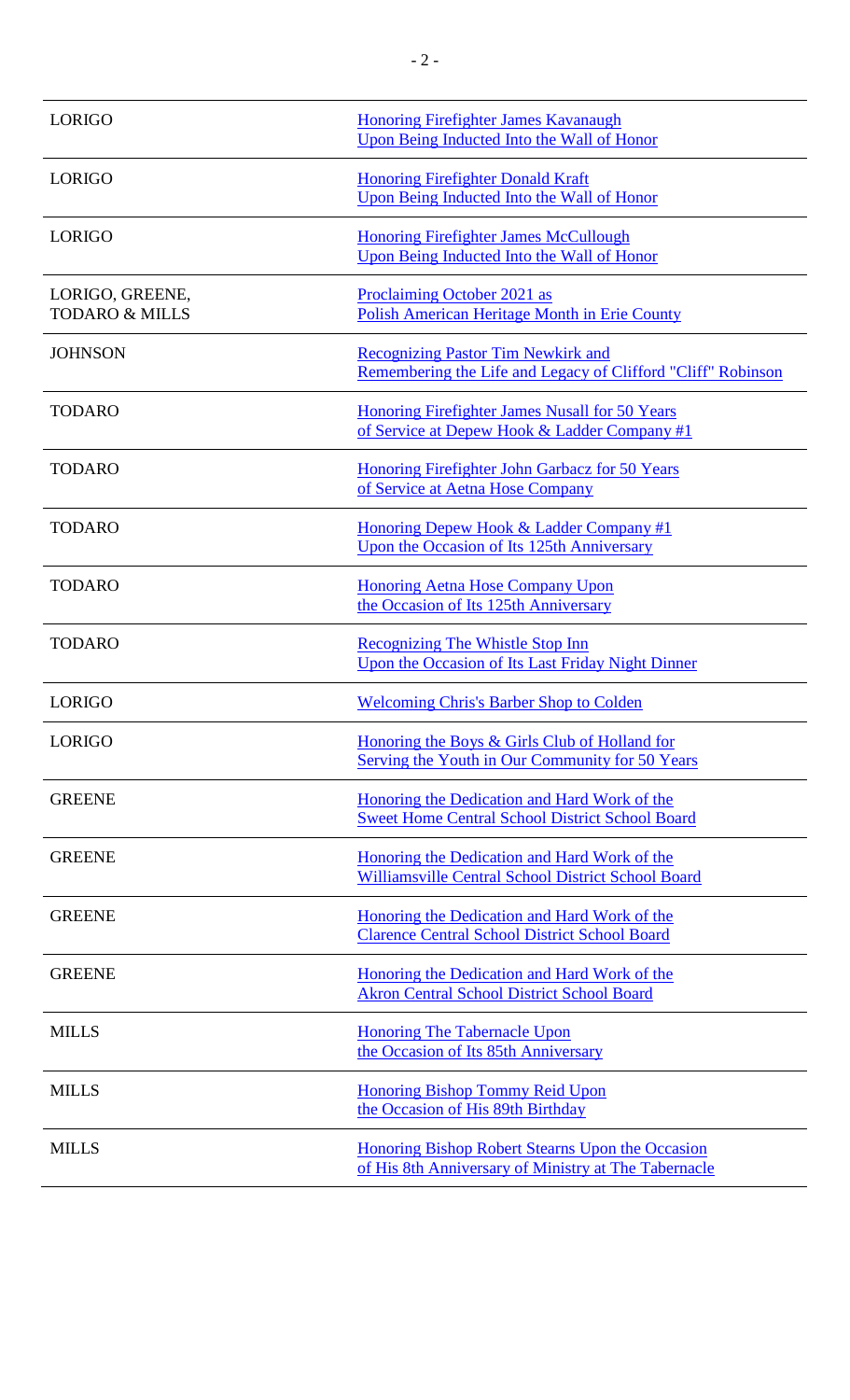| <b>MILLS</b>   | Honoring Fattey Beer and the Grand Opening of Flaco Taco                 |
|----------------|--------------------------------------------------------------------------|
| <b>LORIGO</b>  | <b>Honoring Dave and Pam Hubert</b><br>for Their Tribute to Roswell Park |
| LORIGO.        | <b>Welcoming PC Plug to West Seneca</b>                                  |
| <b>GILMOUR</b> | Remembering Juan "Pacho" Acosta                                          |

# **LOCAL LAWS: REFERENCE:**

| <b>LL INTRO. 1-1</b><br>1/31/2020 | MEYERS, VINAL,<br>BASKIN, JOHNSON,<br><b>CHIMERA &amp; HARDWICK</b> | A LL titled, "The Jail Management"<br>Transparency and Accountability Act"                                                     | <b>Public Safety</b>                                                          |
|-----------------------------------|---------------------------------------------------------------------|--------------------------------------------------------------------------------------------------------------------------------|-------------------------------------------------------------------------------|
| <b>LL INTRO. 3-1</b><br>7/17/2020 | <b>VINAL</b>                                                        | A LL titled, "The Business<br><b>Procurement Enhancement</b><br>and Promotion Act of 2020"                                     | <b>Small Business</b>                                                         |
| <b>LL INTRO. 5-1</b><br>7/17/2020 | LORIGO, RATH,<br><b>TODARO &amp; MILLS</b>                          | A LL Requiring Timely Reports on<br><b>County Mandated Business Closures</b><br>Made Pursuant to Local or State<br>Regulations | Government<br><b>Affairs</b>                                                  |
| <b>LL INTRO. 8-1</b><br>12/1/20   | LORIGO, RATH,<br><b>TODARO &amp; MILLS</b>                          | A LL titled, "Third Party Food<br>Delivery Services Law"                                                                       | Government<br><b>Affairs</b>                                                  |
| <b>LL INTRO. 2-1</b><br>7/20/21   | BASKIN, JOHNSON,<br><b>VINAL &amp; MEYERS</b>                       | A LL titled, "The Erie County<br>Minority and Women Business<br><b>Enterprise Equality and Modernization</b><br>Act of 2021"   | Economic<br>Development/<br>Minority &<br><b>Women Business</b><br>Enterprise |
| <b>LL INTRO. 3-1</b><br>7/20/21   | BASKIN, MEYERS,<br><b>VINAL &amp; JOHNSON</b>                       | A LL titled, "The Erie County Health<br>Equity Act of 2021"                                                                    | Health & Human<br><b>Services</b>                                             |

## **COMMITTEE REPORTS:**

| REPORT No. 12       | FINANCE & MANAGEMENT COMMITTEE            |
|---------------------|-------------------------------------------|
| REPORT No. 15       | <b>ENERGY &amp; ENVIRONMENT COMMITTEE</b> |
| REPORT No. 16       | ECONOMIC DEVELOPMENT COMMITTEE            |
| REPORT No. 11       | <b>PUBLIC SAFETY COMMITTEE</b>            |
| <b>REPORT No. 1</b> | <b>SMALL BUSINESS COMMITTEE</b>           |
| REPORT No. 11       | HEALTH & HUMAN SERVICES COMMITTEE         |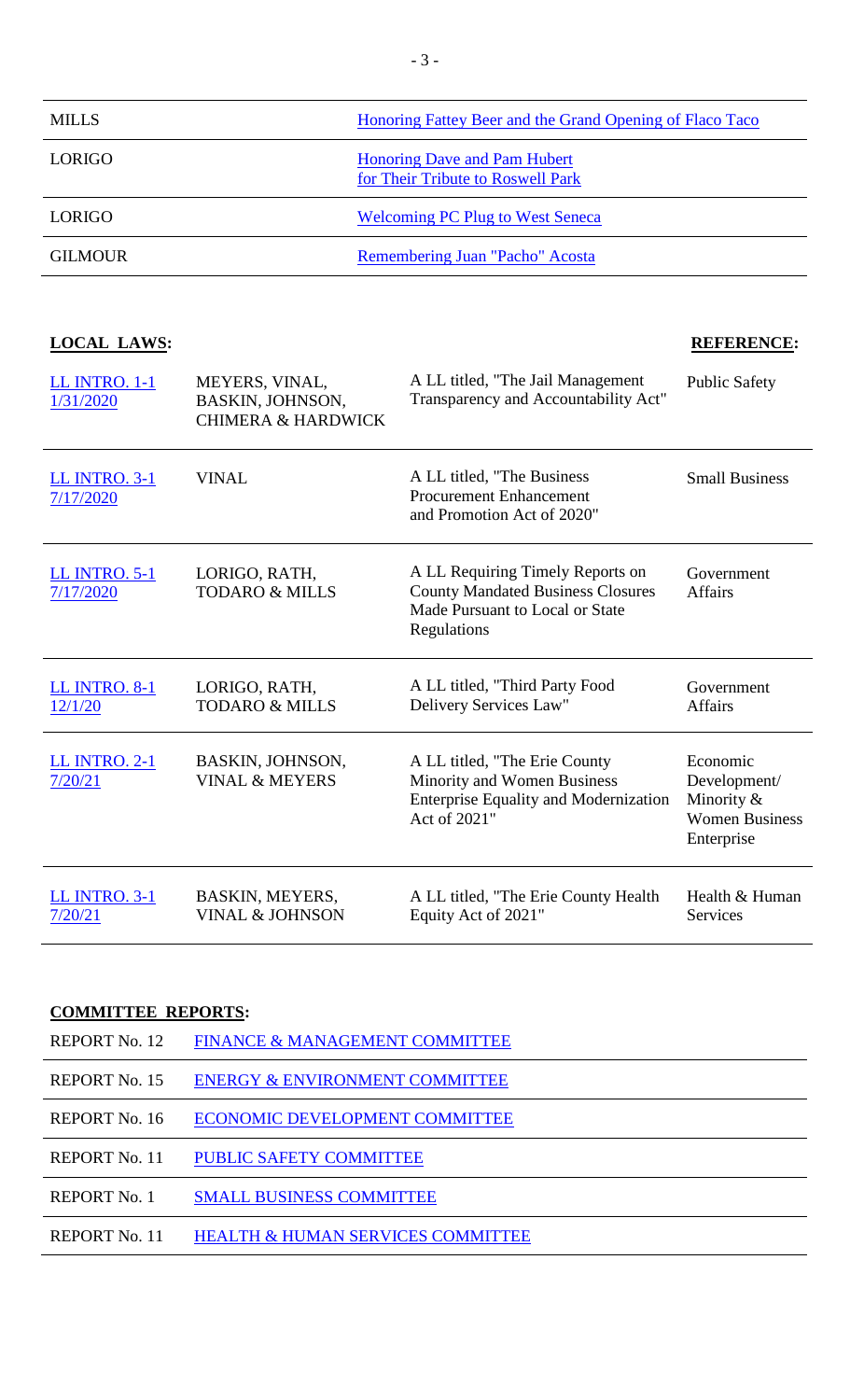### **LEGISLATOR RESOLUTIONS: REFERENCE:**

| <b>INTRO. 19-1</b> | CHIMERA, JOHNSON,<br>VINAL, HARDWICK,<br><b>BASKIN, GILMOUR</b><br>& MEYERS | <b>Creation of a Medication Assisted</b><br>Treatment Program in the<br>EC Sheriff's Office, Division<br>of Correctional Health                                                                          |
|--------------------|-----------------------------------------------------------------------------|----------------------------------------------------------------------------------------------------------------------------------------------------------------------------------------------------------|
| <b>INTRO. 19-2</b> | LORIGO, GREENE,<br><b>TODARO &amp; MILLS</b>                                | Urging Pegula Sports & Entertainment<br>and the EC Health Dept. to Provide<br>an Opt-In Exemption of a Recent<br>Negative COVID-19 Test to Allow<br>Attendance at Highmark Stadium<br>and KeyBank Center |
| <b>INTRO. 19-3</b> | LORIGO, GREENE,<br><b>TODARO &amp; MILLS</b>                                | Creation of a Grant Program to<br>Fund Supplies to Prepare for<br><b>Colder Weather Outdoor Dining</b>                                                                                                   |
| <b>INTRO. 19-4</b> | LORIGO, GREENE,<br><b>TODARO &amp; MILLS</b>                                | Calling on State Liquor Authority to<br><b>Waive Liquor License Renewal Fees</b>                                                                                                                         |
| <b>INTRO. 19-5</b> | <b>MILLS</b>                                                                | Calling for the Reopening of the<br>Gowanda Correctional Facility                                                                                                                                        |

# **COMMUNICATIONS DISCHARGED FROM COMMITTEE: REFERENCE:**

# **SUSPENSION OF THE RULES: REFERENCE:**

[INTRO. 19-6](https://www2.erie.gov/legislature/sites/www2.erie.gov.legislature/files/uploads/Session_Folders/2021/19/INTRO.%2019-6%20%282021%29_Vinal%20Mills%20Homeless%20Veterans%20Resolution.pdf) VINAL & MILLS Appropriation of Public Benefit Money

for Veterans Homelessness Outreach

| COMMUNICATIONS FROM ELECTED OFFICIALS: | <b>KEFEKENCE:</b>       |                                                                                    |                                     |
|----------------------------------------|-------------------------|------------------------------------------------------------------------------------|-------------------------------------|
| <b>COMM. 19E-1</b>                     | <b>BASKIN</b>           | 2021 Budget Documents<br>for 2022 Budget Process                                   | Finance $\&$<br>Management          |
| <b>COMM. 19E-2</b>                     | <b>BASKIN</b>           | Appointment of Additional<br>Member to Finance $\&$<br>Management/Budget Committee | <b>RFP</b>                          |
| <b>COMM. 19E-3</b>                     | <b>COUNTY EXECUTIVE</b> | Appointment to the EC Mental Hygiene<br><b>Community Services Board</b>            | Health $&$<br><b>Human Services</b> |
| <b>COMM. 19E-4</b>                     | <b>LORIGO</b>           | Appointment of Additional<br>Member to Finance $\&$<br>Management/Budget Committee | <b>RFP</b>                          |

# **COMMUNICATIONS FROM ELECTED OFFICIALS: REFERENCE:**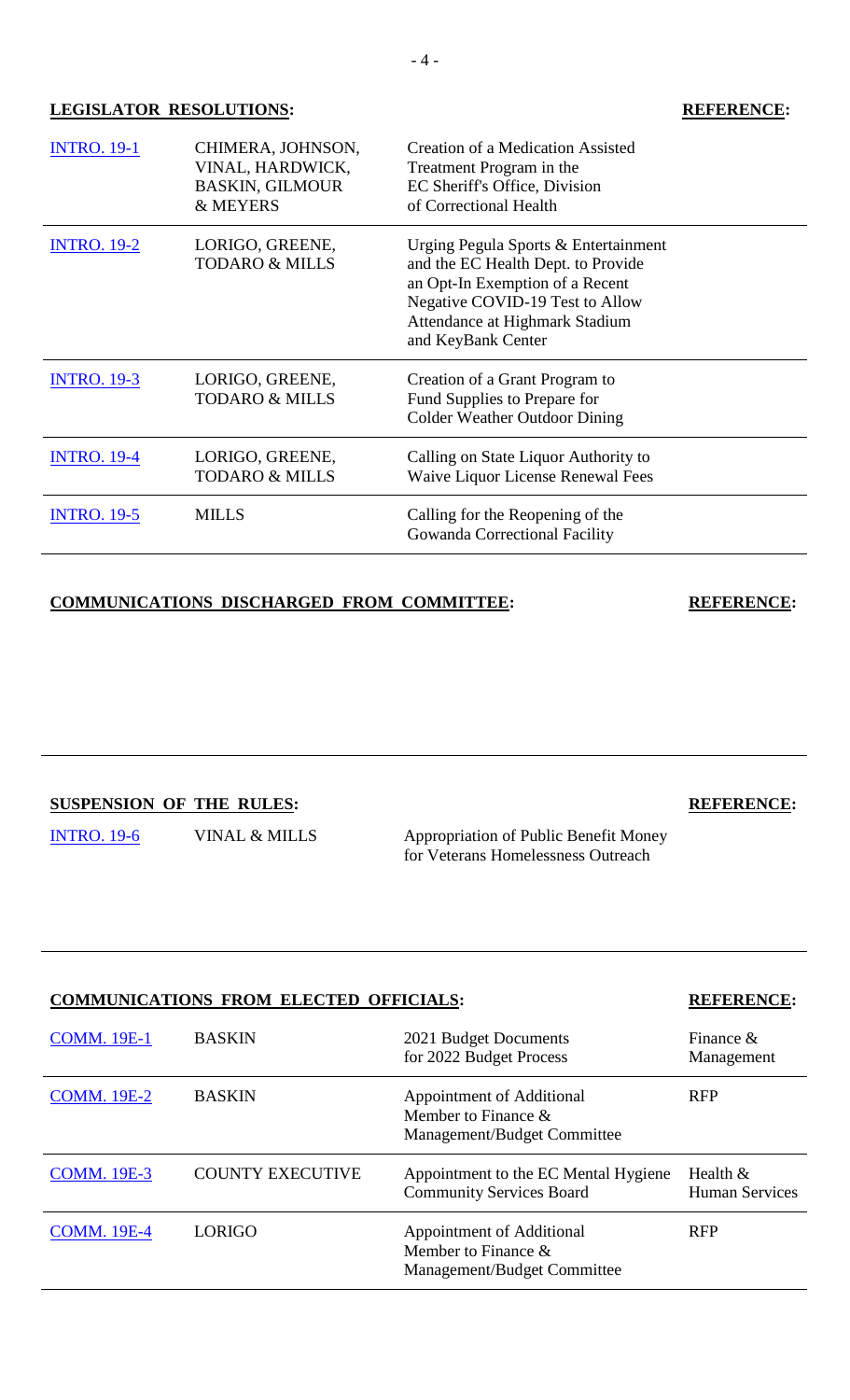| <b>COMM. 19E-5</b>  | <b>COMPTROLLER</b>       | Sales Tax Receipt for 08/2021                                                                                    | Finance $&$<br>Management                    |
|---------------------|--------------------------|------------------------------------------------------------------------------------------------------------------|----------------------------------------------|
| <b>COMM. 19E-6</b>  | <b>SHERIFF</b>           | Contract Approval for<br>207c Hearing Officer                                                                    | <b>Public Safety</b>                         |
| <b>COMM. 19E-7</b>  | <b>COMPTROLLER</b>       | <b>Information Regarding</b><br>2022 Revenue Projections                                                         | Finance $\&$<br>Management/<br><b>Budget</b> |
| <b>COMM. 19E-8</b>  | <b>COUNTY EXECUTIVE</b>  | ECSD No. 6 - Engineering Term<br><b>Contract Agreement - AECOM-3</b>                                             | Energy $&$<br>Environment                    |
| <b>COMM. 19E-9</b>  | <b>COUNTY EXECUTIVE</b>  | ECSD No. 6 - Engineering Term<br>Contract Agreement - GP-1                                                       | Energy $&$<br>Environment                    |
| <b>COMM. 19E-10</b> | <b>COUNTY EXECUTIVE</b>  | Contract w/Local Firm to<br>Paint Murals at Service Link Stop                                                    | Economic<br>Development                      |
| <b>COMM. 19E-11</b> | <b>COUNTY EXECUTIVE</b>  | <b>Authorization of Data Extraction</b><br>Related to EC Highways                                                | Economic<br>Development                      |
| <b>COMM. 19E-12</b> | <b>COUNTY EXECUTIVE</b>  | Fourth Amendment & Equipment<br><b>Modification of SUNY Erie</b><br>Lease Agreement                              | Economic<br>Development                      |
| <b>COMM. 19E-13</b> | <b>COUNTY EXECUTIVE</b>  | Establishing a Capital Project -<br><b>SUNY Erie North Campus Vision</b>                                         | Economic<br>Development                      |
| <b>COMM. 19E-14</b> | <b>COUNTY EXECUTIVE</b>  | Purchase of 2021 Tax Lien Certificates                                                                           | Finance $\&$<br>Management                   |
| <b>COMM. 19E-15</b> | <b>COUNTY EXECUTIVE</b>  | <b>Authorization to Accept TANF Funds</b><br>to Enhance Non-Residential Services<br>to Domestic Violence Victims | Health $&$<br><b>Human Services</b>          |
| <b>COMM. 19E-16</b> | <b>COUNTY EXECUTIVE</b>  | Memo Regarding Non-Law<br><b>Enforcement Response to</b><br><b>Mental Health Calls</b>                           | <b>Public Safety</b>                         |
| <b>COMM. 19E-17</b> | <b>COUNTY CLERK</b>      | <b>EC Auto Bureau Adjustments</b><br>to Change Making Fund                                                       | Finance $&$<br>Management                    |
| <b>COMM. 19E-18</b> | <b>DISTRICT ATTORNEY</b> | Personnel Adjustment -<br><b>District Attorney's Office</b>                                                      | <b>Public Safety</b>                         |

# **COMMUNICATIONS FROM THE DEPARTMENTS: REFERENCE:**

| <b>COMM.</b> 19D-1 | DIRECTOR OF BUDGET                               | <b>Budget Monitoring Report</b>        | Finance $\&$               |
|--------------------|--------------------------------------------------|----------------------------------------|----------------------------|
|                    | & MANAGEMENT                                     | for Period Ending 08/2021              | Management                 |
| <b>COMM.</b> 19D-2 | <b>COMMISSIONER OF</b><br><b>SOCIAL SERVICES</b> | Child Protective Caseloads for 09/2021 | Health & Human<br>Services |
| <b>COMM.</b> 19D-3 | <b>COMPTROLLER'S</b>                             | Report on Revenue from Town &          | Finance $\&$               |
|                    | <b>OFFICE</b>                                    | <b>Village Courts for EC Programs</b>  | Management                 |